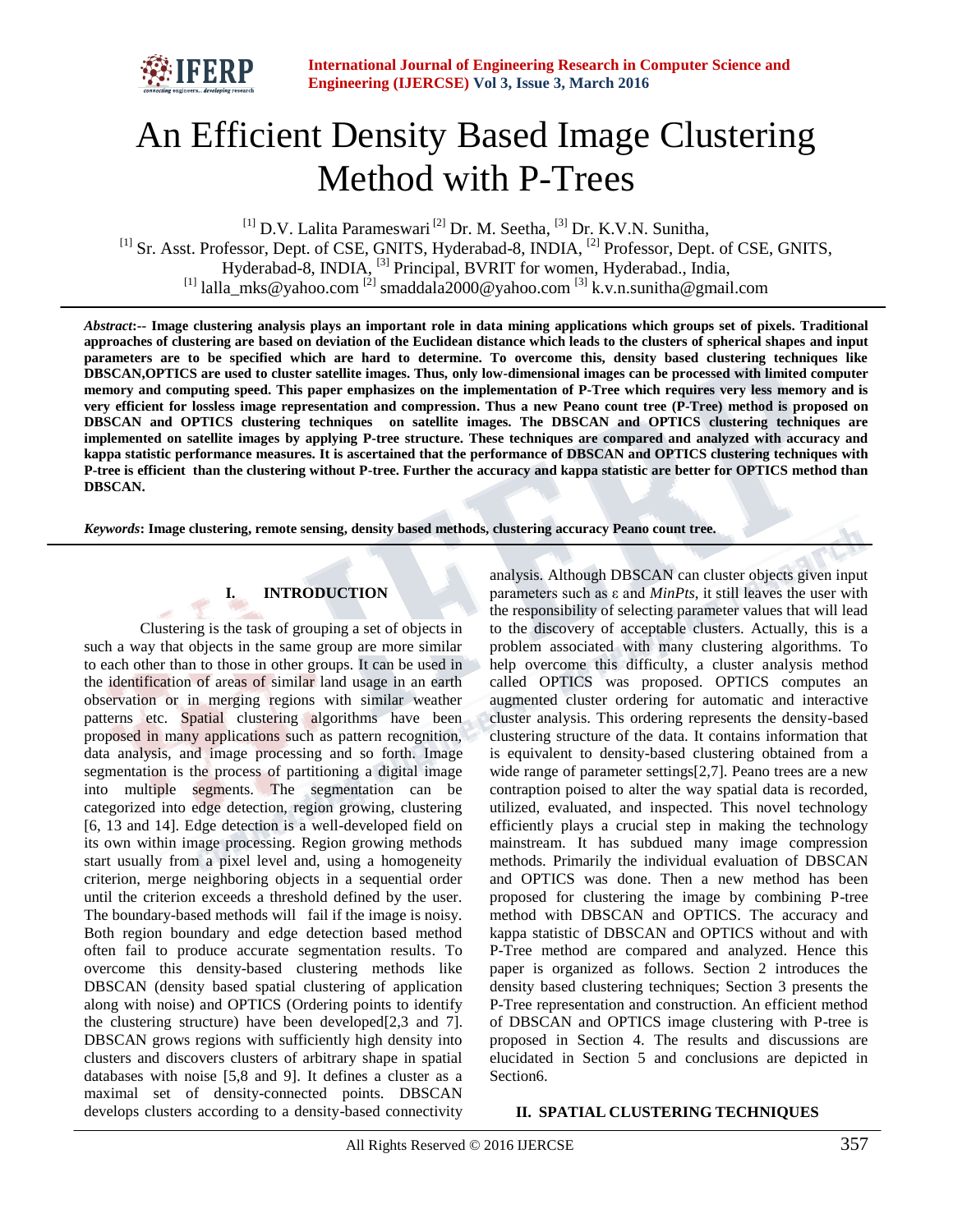

## *A. DBSCAN ALGORITHM*

The DBSCAN algorithm can discover clusters in huge spatial data sets by gazing the local density of database elements, with only one input parameter. The DBSCAN can furthermore decide which information has to be classified as noise or else outlier. DBSCAN can find clusters of an arbitrary shape [3,4]. If a point is found to be in a dense part of a cluster, then the ε-neighborhood of that point is also part of the same cluster. Thus, all points that are found in the ε-neighborhood are added. This method continues until the entire density-connected cluster is entirely found. Subsequently, a new unvisited point is retrieved and processed, leading to the finding of further cluster or noise.

#### *B. OPTICS ALGORITHM*

The OPTICS algorithm is similar to DBSCAN, but one of the major drawbacks in DBSCAN is the difficulty of identifying meaningful clusters in data of varying density [2, 7 and 13]. The objects of the database are ordered such that objects which are spatially closest become neighbors in their ordering. Furthermore, a special distance measure is calculated for each object that represents the density that needs to be accepted for a cluster in order to have both objects belong to the same cluster.

OPTICS requires two parameters: 'ε' (Epsilon) and MinPts (minimum points). It is sufficient to extract all density-based clustering with respect to any distance  $ε$ ' which is smaller than the generating distance 'ε' from this order [5, 7]. This pixel's ε-neighborhood is retrieved, and if it contains sufficiently many pixels within or less than ε -neighborhood, a cluster is started. Otherwise, the pixel is labeled as noise. The reachability-distance of the current object is verified whether it is larger than the clustering-distance  $\varepsilon'$ . In this case, the pixel is not density-reachable with respect to  $\varepsilon$ ' and MinPnts from any of the pixels which are located before the current pixel in the cluster-ordering. This is obvious, because if pixel had been density-reachable with respect to ε' and MinPnts from a preceding object in the order, it would have been assigned a reachability-distance of at most ε'. Therefore, if the reachability-distance is larger than ε', the core-distance of the pixel is considered to start a new cluster if pixel is a core object with respect to  $\varepsilon$ ' and MinPnts; otherwise, pixel is assigned to NOISE.

## **III. PEANO COUNT TREES**

The Peano Count Tree (P-tree) is a quadrant-based lossless tree representation of the original spatial data[1]. Unlike other methods, P-tree representation requires very less memory and is very efficient for lossless image representation and compression. Using P-tree structure, all the count information can be calculated quickly. This facilitates efficient ways for data mining. P-trees have been

used in a variety of application including micro array data, stock market data, genetic information, and the original use in crop analysis. Unlike other methods, P-tree representation requires very less memory and is very efficient for lossless image representation and compression.

#### **A. P-TREE IMAGE REPRESENTATION**

Most of the spatial data collected, comes in a format called BSQ for Band Sequential [10,15] (or can be easily converted to BSQ).In BSQ format, values corresponding to each band is stored in a separate file. The Raster ordering of the data values [10,15] is followed internally in each file with respect to the spatial area represented in the dataset. For constructing P-Trees each BSQ band will be divided into several files, one for each bit position, called the 'bit Sequential' or bSQ. A simple transformation can be applied to convert image files to band sequential (BSQ) and then to bit sequential (bSQ) format. Each bSQ bit file is organized into Bij (the file constituting the jth bits of ith band), into a tree structure, called a Peano Count Tree (P-Tree) [11,12]. A P-Tree is a quadrant-based, lossless tree representation.

# **B. CONSTRUCTION OF P-TREES**

In an Image each intensity value ranges from 0 to 255, which can be represented as a byte, each bit in one band can be represented as a separate file, called a bSQ file. Each bSQ file can be reorganized into a quadrant-based tree (P-tree). The Figures 1  $& 2$  shows 8  $\times$  8 sub image and its bSQ representation.

|     | 241 146 227 213 254 229 120 51 |                           |  |  |  |
|-----|--------------------------------|---------------------------|--|--|--|
|     | 177 211 234 105 98 80 110 116  |                           |  |  |  |
|     | 152 136 106 107 136 85 98 102  |                           |  |  |  |
|     | 137 112 87 82 121 88 106 100   |                           |  |  |  |
|     | 135 108 89 87 109 83 104 115   |                           |  |  |  |
|     | 94 101 101 91 111 117 128 138  |                           |  |  |  |
| 98. | 86 113 120 109 106 114 138     |                           |  |  |  |
| 94  |                                | 68 110 145 140 108 94 137 |  |  |  |

## *Fig 1. 8x8 image*

Red band data,  $B_R$ , in a 64 pixel space (8 rows by 8 columns)

| 11110001 |                                     | 10010010 11100011 11010101 |  |
|----------|-------------------------------------|----------------------------|--|
| 10000000 | 11100101 01111000 00110011          |                            |  |
| 10110001 |                                     | 11010011 11101010 11000001 |  |
| 11001000 | 01011010 0011110 01010101           |                            |  |
| 11010001 | 10010010 11100011 11010101          |                            |  |
| 10000000 | 11100101 01111000 00110011          |                            |  |
| 10010001 |                                     | 11010011 11101010 11000001 |  |
| 11100100 | 10101101 10011110 01010101          |                            |  |
|          | 11110001 10010010 11100011 11010101 |                            |  |
|          | 10001110 11100101 11111000 10110011 |                            |  |
|          |                                     |                            |  |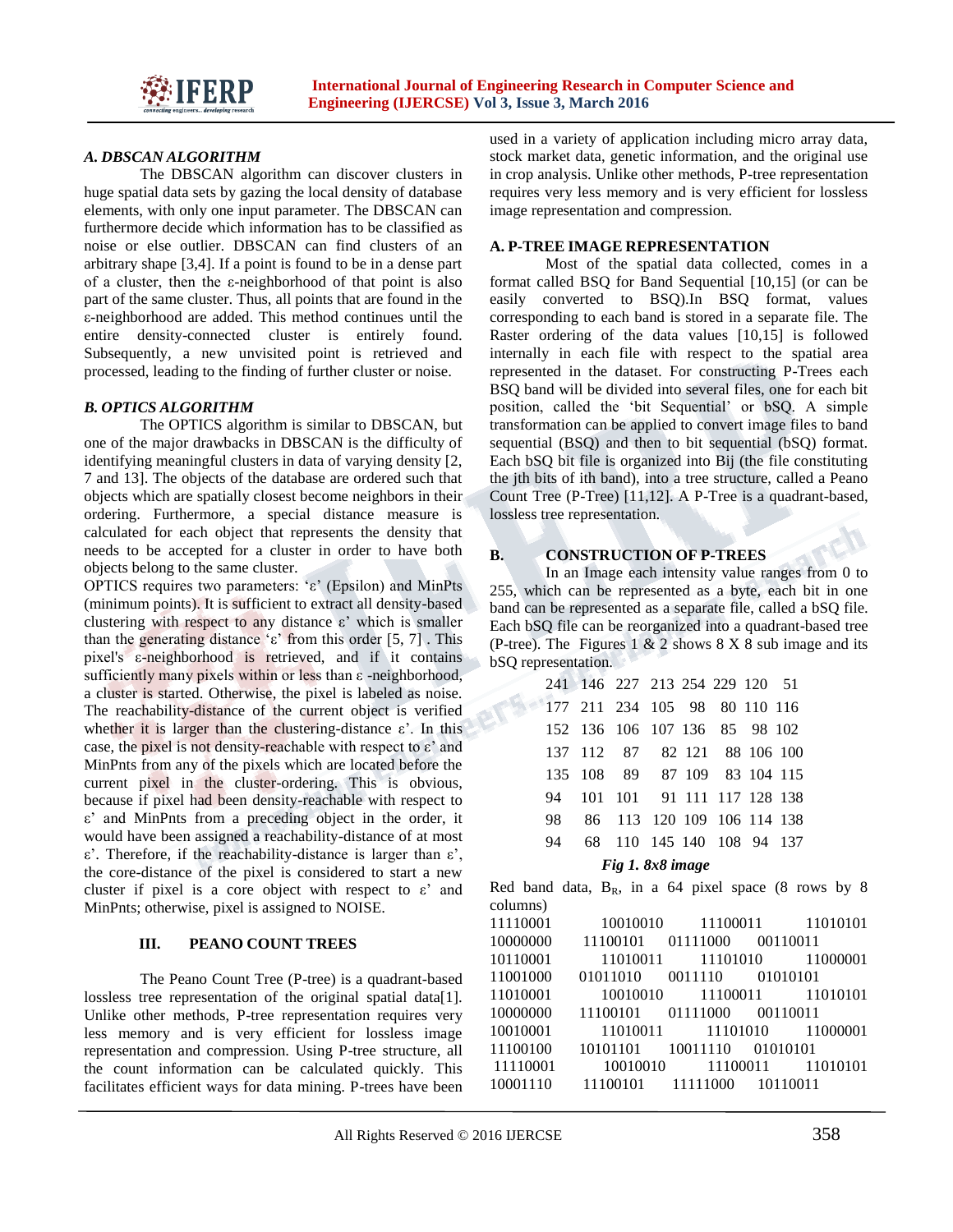

| 10110001                  |                            |  | 11010011 11101010 11000001 |  |  |  |
|---------------------------|----------------------------|--|----------------------------|--|--|--|
| 11100110                  | 10101101 10011110 11011101 |  |                            |  |  |  |
| 11010001                  |                            |  | 10010010 11100011 10011101 |  |  |  |
| 10001010                  | 11100101 11111000 10110111 |  |                            |  |  |  |
| 00010001                  |                            |  | 11010011 11101010 10101001 |  |  |  |
| 11101100                  | 10101101 10011110 11010101 |  |                            |  |  |  |
| Fig 2. bSQ representation |                            |  |                            |  |  |  |

The root node of a Peano count Tree constitutes the count of 1's in the entire file (bit-band). The file is now divided into four equal quadrants and the next level (second level) of the P-Tree after the root constitutes the counts of 1's of the four quadrants into which the file is divided, in raster order. At the third level (next level), each quadrant is further partitioned into four sub-quadrants and their counts of 1's constitute the children of the quadrant node in raster order. This process of construction is continued recursively down along each tree path until the newly formed subquadrant is 'pure' i.e. either entirely 1-bits or entirely 0-bits, which need not be the leaf level. For example, the P-Tree for an 8-row-8-column bit-band is shown in the figure3.



In this example, 55 is the count of 1's in the entire sub image (called root count), the numbers at the next level, 16, 8, 15 and 16, are the 1-bit counts for the four major quadrants. Since the first and last quadrant is made up of entirely 1-bits (called pure-1 quadrants), we do not need sub-trees for them. Similarly, quadrants made up of entirely 0-bits are called pure-0 quadrant. This pattern is continued recursively. Recursive raster ordering is called Peano or Zordering in the literature. The process terminates at the leaf level (level-0) where each quadrant is a 1- row-1-column quadrant. If all sub-trees has to be expanded, including those pure quadrants, then the leaf sequence is just the Peano space-filling curve for the original raster image. For each band (assuming 8-bit data values), 8 basic P-trees can be generated, one for each bit positions. For band, B<sub>i</sub>, the basic P-trees can be labeled as ,  $P_{i1}$ ,  $P_{i2}$ , ...,  $P_{i8}$ , thus,  $P_{ij}$  is a lossless representation of the j<sup>th</sup> bits of the values from the i<sup>th</sup>

band. However,  $P_{ij}$  provides more information and are structured to facilitate data mining processes. Finally, the basic P-trees can be generated quickly and it is only a onetime cost. So this structure can be viewed as a data mining ready and lossless format for storing spatial data.

#### **IV. P-TREE WITH DBSCAN AND OPTICS**

Peano Count Trees represent spatial data bit-by-bit in a recursive quadrant-by-quadrant arrangement. A spatial image can be viewed as a 2-dimensional array of pixels. Each image data can be divided into quadrants and records the count of 1-bits for each quadrant, thus forming a quadrant count tree. P-Tree requires less memory and is very efficient for lossless image representation and compression. To achieve better accuracy without any loss of information, a new P-Tree technique is proposed on DBSCAN and OPTICS clustering algorithms known as DBSCAN with P-Tree and OPTICS with P-Tree. Using Ptree structure, all the count information can be calculated quickly. Moreover the memory required for storage of the image is also reduced with bSQ format image representation as the number of bits required to store the image are less using P-tree representation.

#### **V. RESULTS AND DISCUSSIONS**

The spatial clustering techniques like DBSCAN and OPTICS are employed on 10 various images taken from IRS 1C LISS III satellite. To achieve better accuracy a novel P-Tree technique is implemented on DBSCAN and OPTICS clustering algorithms. These techniques are compared and analyzed by the performance measures like accuracy and kappa statistic. Accuracy assessment can be performed by comparing two sources of information of clustered data and reference test data. The relationship of these two sets is summarized in an error matrix where columns represent the reference data while rows represent the clustered data. An error matrix is a square array of numbers laid out in rows and columns that expresses the number of sample units assigns to a particular category relative to the actual category as verified in the field.

The table 1 and table 2 shows the accuracy and the kappa statistics for the spatial clustering techniques of DBSCAN, OPTICS and the proposed approach P-Tree on both DBSCAN and OPTICS for ten different images respectively. The OPTICS technique provides good improvement in accuracy than the DBSCAN due to an augmented cluster ordering computation. The accuracy of spatial clustering methods DBSCAN, OPTICS, DBSCAN with P-Tree OPTICS with P-Tree are as shown in Figure1 and Figure2. It is observed that the accuracy is improved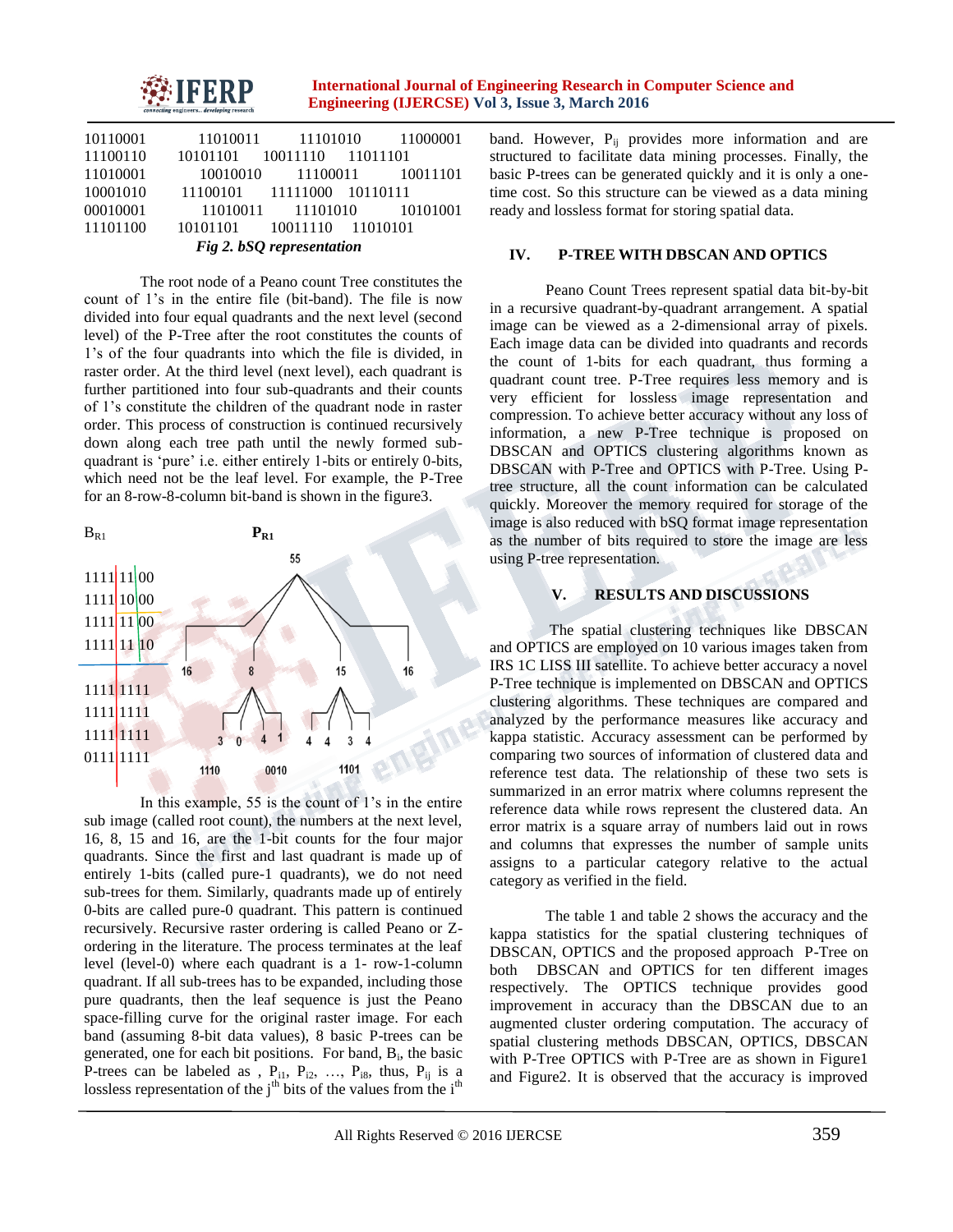

with P-tree method than the spatial clustering methods DBSCAN and OPTICS. The results show that for image6 DBSCAN with P-Tree gives more accuracy than OPTICS with P-Tree due to the abnormal distribution of intensity values on the image. The kappa statistic is also high for all the 10 images for the spatial clustering techniques of DBSCAN and OPTICS with P-Tree. It is also practical from Figure1 and Figure2 that the accuracy and kappa statistic are better for OPTICS with P-Tree method than DBSCAN with P-Tree method. Hence it is ascertained that the OPTICS with P-Tree method outperforms the DBSCAN with P-Tree method when evaluated with the performance measures like accuracy and kappa statistics.

## *Table 1: Performance evaluation of different clustering algorithms based on accuracy*

| <b>IMAGE</b>       | <b>DBSCA</b> | <b>DBSCA</b> | <b>OPTIC</b> | <b>OPTICS</b> |
|--------------------|--------------|--------------|--------------|---------------|
| S                  | N            | N            | S            | WITH          |
|                    |              | WITH         |              | Р.            |
|                    |              | Р.           |              | <b>TREES</b>  |
|                    |              | <b>TREE</b>  |              |               |
| Image1             | 42.5         | 72.5         | 49.78        | 75.2          |
| Image2             | 51.23        | 68.58        | 52.55        | 79.40         |
| Image3             | 63.64        | 73.00        | 63.72        | 78.33         |
| Image4             | 69.88        | 63.03        | 71.00        | 80.42         |
| Image <sub>5</sub> | 58.00        | 60.89        | 68.70        | 75.18         |
| Image6             | 61.43        | 70.23        | 62.21        | 68.93         |
| Image7             | 66.36        | 68.76        | 69.01        | 72.234        |
| Image <sub>8</sub> | 62.56        | 66.42        | 63.70        | 70.23         |
| Image9             | 48.55        | 69.08        | 55.29        | 72.351        |
| Image10            | 53.80        | 59.85        | 55.48        | 65.44         |



*Figure 1: Performance evaluation of different clustering algorithms based on accuracy Table 2: Performance evaluation of different clustering algorithms based on Kappastatisics*

| <b>IMAGE</b>       | <b>DBSCA</b> | <b>DBSCA</b> | <b>OPTI</b> | <b>OPTIC</b> |
|--------------------|--------------|--------------|-------------|--------------|
| S                  | N            | N            | CS          | S            |
|                    |              | WITH         |             | WITH         |
|                    |              | Р-           |             | Р.           |
|                    |              | TREE         |             | <b>TREES</b> |
| Image1             | 0.66         | 0.79         | 0.80        | 0.89         |
| Image2             | 0.64         | 0.79         | 0.79        | 0.82         |
| Image3             | 0.66         | 0.73         | 0.71        | 0.79         |
| Image4             | 0.61         | 0.79         | 0.72        | 0.81         |
| Image <sub>5</sub> | 0.63         | 0.78         | 0.70        | 0.82         |
| Image <sub>6</sub> | 0.68         | 0.70         | 0.75        | 0.80         |
| Image7             | 0.62         | 0.78         | 0.71        | 0.86         |
| Image8             | 0.64         | 0.72         | 0.80        | 0.87         |
| Image9             | 0.71         | 0.72         | 0.79        | 0.81         |
| Image10            | 0.67         | 0.76         | 0.77        | 0.82         |



# *Figure 2: Performance evaluation of different clustering algorithms based on Kappastatisics*

It has been ascertained that the classification accuracy improves remarkably upon the usage of Fuzzy based classification methods than the other classification methods.

## **VI. CONCLUSIONS**

In the density based clustering, the OPTICS clustering algorithm gives good result compared to DBSCAN clustering algorithm for the same input parameters and it was done for different input parameters. OPTICS is a generalization of DBSCAN to multiple ranges, effectively replacing the  $\varepsilon$  parameter with a maximum search radius that mostly affects the performance.